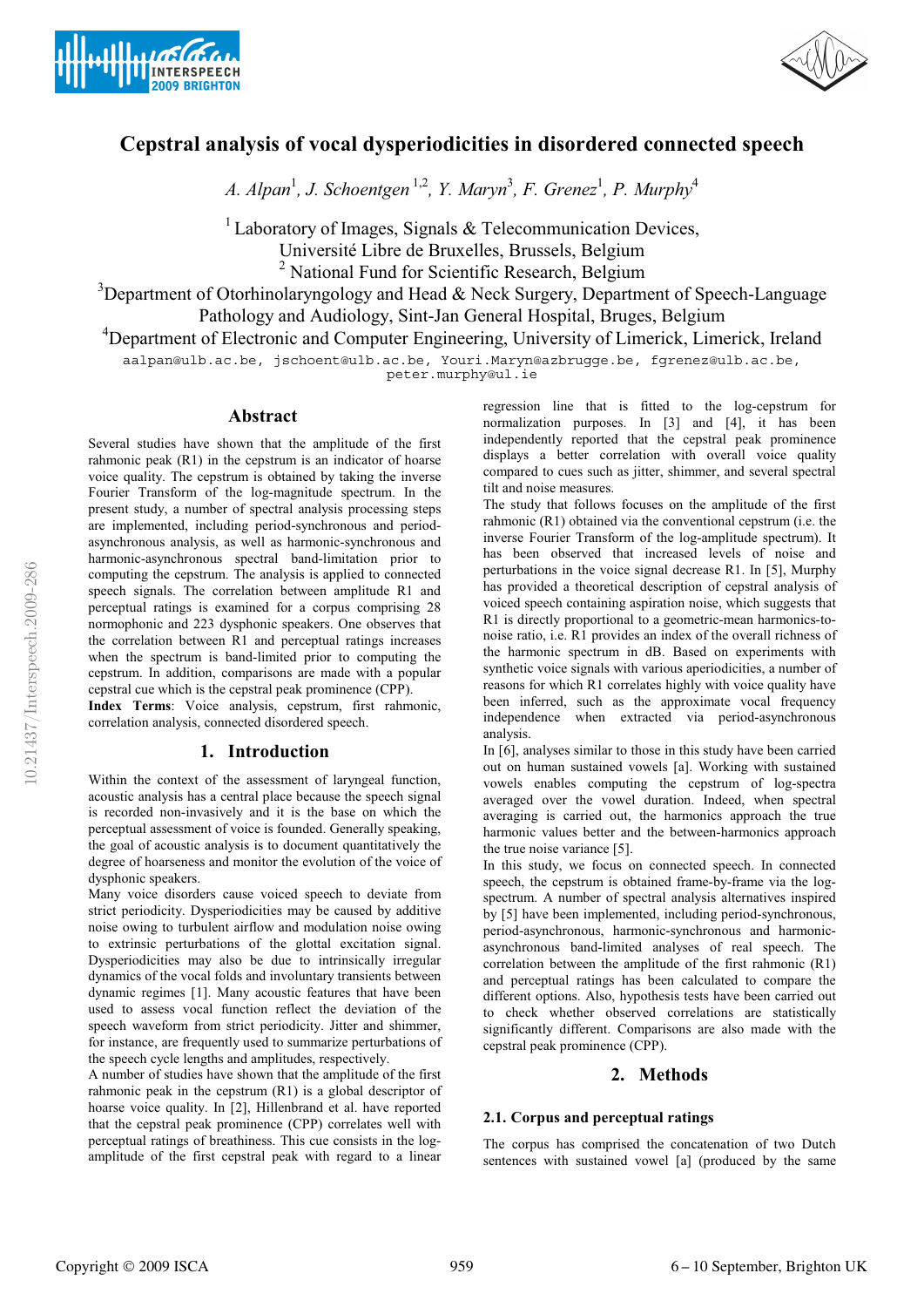speaker) uttered by 28 normophonic and 223 dysphonic speakers, male and female. The stimuli have been sampled at 44.1 kHz. Diagnosed pathologies have been the following: functional dysphonia (81), nodules (42), polypoid mucosa (edema) (29), paralysis/paresis (18), polyp (11), cyst (8), acute laryngitis (5), others (34). Five judges have evaluated the stimuli perceptually. Each judge has rated the item "grade", (G) of the GRABS scale, from 0 (normal) to 3 (severe). The "grade" refers to the overall perceived abnormality of the speech stimuli. The five perceptual scores per stimulus have been averaged. The recordings and evaluation have been made at the Sint-Jan General Hospital, Bruges, Belgium.

#### **2.2. First rahmonic amplitude (R1)**

Speech analysis has been carried out using periodasynchronous and period-synchronous frames. For the periodasynchronous analysis, frame lengths ranging from 1024 to 32768 samples have been used which correspond to frame lengths ranging from 23ms to 743ms. For the periodsynchronous analysis, temporal frames with 2 to 16 cycles have been used. The frames have been hopped with an overlap of 50%. The average fundamental period has been extracted with Praat [7] on the vowel [a] part of the utterances.



Figure 1: *Dashed line: Log-magnitude spectrum. Solid line: Band-limited and offset-removed log-magnitude spectrum for an analysis frame of a vowel [a].* 

The computation of the amplitude of the first rahmonic (R1) has involved the following steps:

- 1. Computation of the log-magnitude spectrum for each Hamming-windowed frame.
- 2. Band-limitation of the log-magnitude spectrum by zeroing frequency samples above a cut-off frequency (4000Hz in Figure 1), followed by the removal of any offset. The spectral band-limiting has been harmonic-synchronous (depending on F0) or harmonic-asynchronous. In the harmonic-asynchronous case, the spectrum has been limited to frequencies ranging from 1 to 5kHz. For the harmonic-synchronous case, the spectrum has been bandlimited to a fixed number of harmonics ranging from 2 to 16.
- 3. Computation of the cepstrum via the inverse Fourier transform of the band-limited log-magnitude spectrum.
- 4. Location of the first rahmonic using a peak-picking algorithm searching for the maximum in the quefrency range corresponding to a frequency range between 50Hz and 400Hz.
- 5. Obtainment of a global R1 amplitude by averaging the R1 amplitudes over all frames.

#### **2.3. Cepstral peak prominence**

The cepstral peak prominence (CPP) is a measure of the logamplitude of the first rhamonic of the speech cepstrum [2]. The calculation of CPP involves the following steps.

- 1. Obtainment of the speech cepstrum for each analysis frame. Frame lengths of 1024, 2048, 4096, 8192, and 16384 samples have been used and they have been hopped with an overlap of 50%.
- 2. Fit of a linear regression line to the log-cepstrum between 1 ms and the maximum quefrency.
- 3. Obtainment, between the minimum and the maximum expected vocal quefrencies, of the height with regard to the regression line of the most prominent cepstral peak, which is the local (per-frame) cepstral peak prominence.
- 4. Obtainment of the global cepstral peak prominence (CPP) by averaging the local cepstral peak prominences over all analysis frames.

The cepstral peak prominences have been obtained by means of Hillenbrand's CPPS software [8].

#### **3. Results**

The correlations between perceptual ratings and the average amplitude of the first rahmonics (R1) and CPP have been calculated.

#### **3.1. Full-band spectra**

The cepstrum has been computed in the conventional way for the full-band spectrum. Period-asynchronous and periodsynchronous frames have been used.



Figure 2: *Correlations between the perceptual ratings and R1 obtained for period-asynchronous temporal frames and the full spectrum.* 

Figure 2 shows the correlation between perceptual ratings and R1 for several frame lengths. One sees that the highest absolute correlation of 0.64 has been obtained for a frame length of 16384 (372ms) whereas the lowest correlation has been obtained for a frame length of 1024 (23ms). Except for the latter, correlation values are similar.

Figure 3 shows the correlation between perceptual ratings and R1 for several frames comprising an increasing number of cycles.

One sees that the highest absolute correlation of 0.63 has been obtained for a frame length of 6 fundamental periods, whereas the lowest has been obtained for a frame length of 2 periods. A plateau is observed for a number of periods > 2.

For full-band cepstra, the correlations for period-synchronous and period-asynchronous analyses are similar. Hereafter, a temporal frame of 2048 samples (46ms) has therefore been chosen for the period-asynchronous option. Indeed, experiments have shown that correlations are best for that frame length (2048 samples), the full-band cepstrum (Figure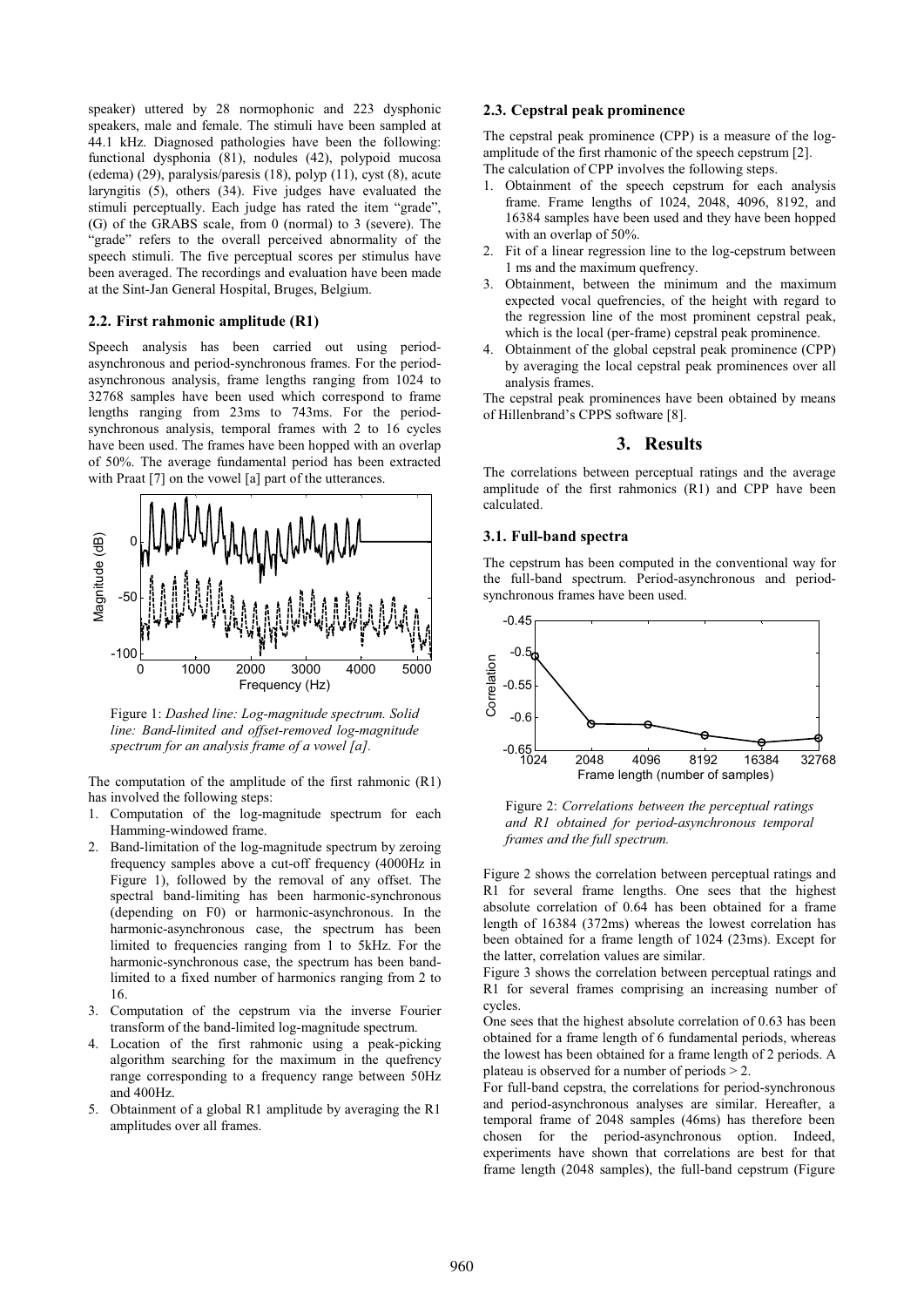2) excepted. Also, a temporal frame of 6 cycles has been retained for the period-synchronous option.



Figure 3: *Correlations between the perceptual ratings and R1 obtained for period-synchronous temporal frames and the full spectrum.* 

#### **3.2. Harmonic-asynchronously band-limited spectra**

Prior to computing the cepstrum, the log-magnitude spectrum has been band-limited by setting to zero frequency samples above a cut-off frequency.

Figure 4 shows the correlation between the perceptual ratings and global R1 for cut-off frequencies ranging from 1000Hz to 5000Hz.



Figure 4: *Correlations between the perceptual ratings and R1 obtained for the harmonic-asynchronously band-limited spectra for period-synchronous and period-asynchronous analyses.* 

For both the period-asynchronous and period-synchronous analyses, one sees that the highest absolute correlation of 0.73 is obtained for a cut-off frequency of 2000Hz.

**3.3. Harmonic-synchronously band-limited spectra** 



Figure 5: *Correlation between the perceptual ratings and R1 obtained for the harmonic-synchronously band-limited spectra for period-synchronous and period-asynchronous analyses.* 

Prior to computing the cepstrum, the log-magnitude spectrum has been band-limited to a fixed number of harmonics. Figure 5 shows the correlation between perceptual ratings and global R1 for the number of harmonics ranging from 2 to 16. For both the period-asynchronous and period-synchronous analyses, one sees that the highest absolute correlation has been obtained for a number of harmonics equal to 6 ( $\rho_P$  = 0.69 and  $\rho_P = 0.76$  respectively).

#### **3.4. Cepstral peak prominence (CPP)**



Figure 6: *Correlation between the perceptual ratings and CPP.*

Figure 6 shows the correlation between perceptual ratings and CPP for several frame lengths. One sees that the highest absolute correlation of 0.71 is obtained for a frame length of 4096 samples. The absolute correlation rapidly decreases for larger frame lengths.

#### **3.5. Statistical tests**

The null hypothesis ( $\rho_P = 0$ ) has been rejected for all observed correlations (two-tailed t-test,  $\rho_{\text{crit}}$ = 0.21, p<0.001) except for the full-band cepstral peak (R1) obtained for a frame length of 2 fundamental cycles  $(p_P = 0.07)$  (Figure 3).

Table 1: *Significance of the differences between correlations obtained for the full-band spectra and the harmonic-asynchronously and harmonicsynchronously band-limited spectra with periodasynchronous analyses and cepstral peak prominence.*

| Period-asynchronous analysis |                                             |                                            |                              |
|------------------------------|---------------------------------------------|--------------------------------------------|------------------------------|
|                              | Harmonic-<br>asynchronous<br>$(p_P = 0.73)$ | Harmonic-<br>synchronous<br>$(p_P = 0.69)$ | <b>CPP</b><br>$(p_P = 0.71)$ |
| Conventional R1              | $t = 4.39$                                  | $t = 1.50$                                 | $t = 4.55$                   |
| (full-band)                  | significant                                 | not                                        | significant                  |
| $(p_P = 0.64)$               | p<0.0001                                    | significant                                | p<0.0001                     |

Table 2: *Significance of the differences between correlations obtained for the full-band spectra and the harmonic-asynchronously and harmonicsynchronously band-limited spectra with periodsynchronous analyses and cepstral peak prominence.*

| Period-synchronous analysis                      |                                             |                                            |                                       |
|--------------------------------------------------|---------------------------------------------|--------------------------------------------|---------------------------------------|
|                                                  | Harmonic-<br>asynchronous<br>$(p_P = 0.73)$ | Harmonic-<br>synchronous<br>$(p_P = 0.76)$ | <b>CPP</b><br>$(p_P = 0.71)$          |
| Conventional R1<br>(full-band)<br>$(p_P = 0.63)$ | $t = 4.79$<br>significant<br>p<0.0001       | $t = 4.11$<br>significant<br>p<0.0001      | $t = 3.78$<br>significant<br>p<0.0001 |

Additional tests have been carried out to assess whether the correlations observed for different analysis options are statistically significantly different. When two correlation coefficients are calculated from the same sample, they are not statistically independent and a t-test with (n-3) degrees of freedom (n being the size of the sample) is used rather than the conventional test [9]. All the t-tests have been one-tailed.